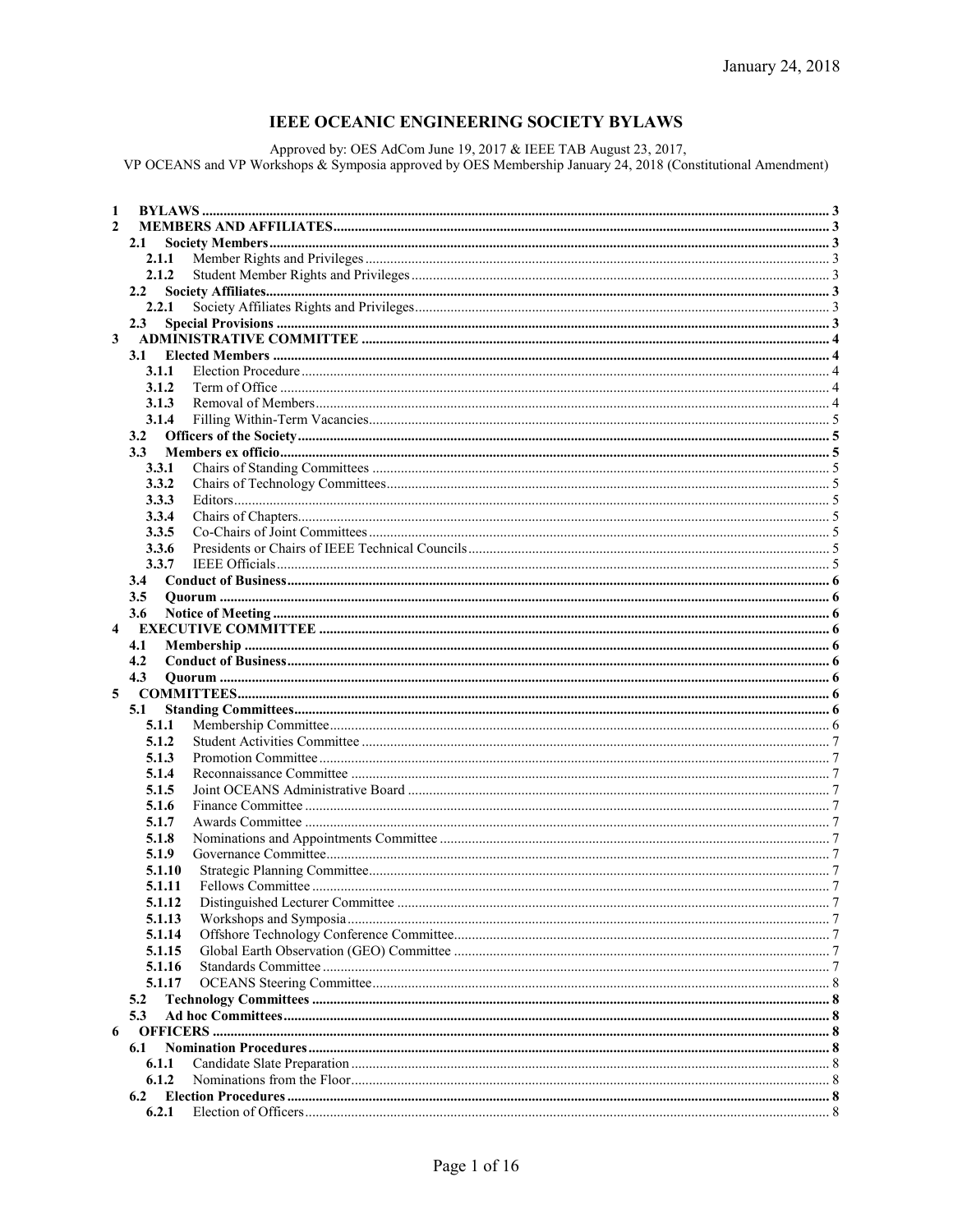| 6.2.2  |  |
|--------|--|
|        |  |
| 6.2.3  |  |
| 6.3    |  |
| 6.4    |  |
| 6.4.1  |  |
| 6.4.2  |  |
| 6.4.3  |  |
|        |  |
| 6.4.4  |  |
| 6.4.5  |  |
| 6.5    |  |
| 6.5.1  |  |
| 6.5.2  |  |
| 6.5.3  |  |
| 6.6    |  |
|        |  |
| 6.6.1  |  |
| 6.6.2  |  |
| 6.6.3  |  |
| 6.7    |  |
| 6.7.1  |  |
| 6.7.2  |  |
| 6.7.3  |  |
| 6.7.4  |  |
|        |  |
| 6.7.5  |  |
| 6.7.6  |  |
| 6.7.7  |  |
| 6.7.8  |  |
| 6.8    |  |
| 6.8.1  |  |
| 6.8.2  |  |
|        |  |
| 6.8.3  |  |
| 6.8.4  |  |
| 6.9    |  |
| 6.9.1  |  |
| 6.9.2  |  |
| 6.9.3  |  |
| 6.9.4  |  |
| 6.9.5  |  |
|        |  |
| 6.10   |  |
| 6.10.1 |  |
| 6.10.2 |  |
| 6.10.3 |  |
| 6.10.4 |  |
|        |  |
|        |  |
| 7.1    |  |
| 7.2    |  |
| 7.2.1  |  |
| 7.2.2  |  |
| 7.2.3  |  |
|        |  |
|        |  |
| 7.3    |  |
| 7.3.1  |  |
| 7.3.2  |  |
| 7.3.3  |  |
| 7.4    |  |
| 7.4.1  |  |
| 7.4.2  |  |
|        |  |
| 7.4.3  |  |
| 7.5    |  |
| 7.5.1  |  |
| 7.5.2  |  |
| 7.5.3  |  |
|        |  |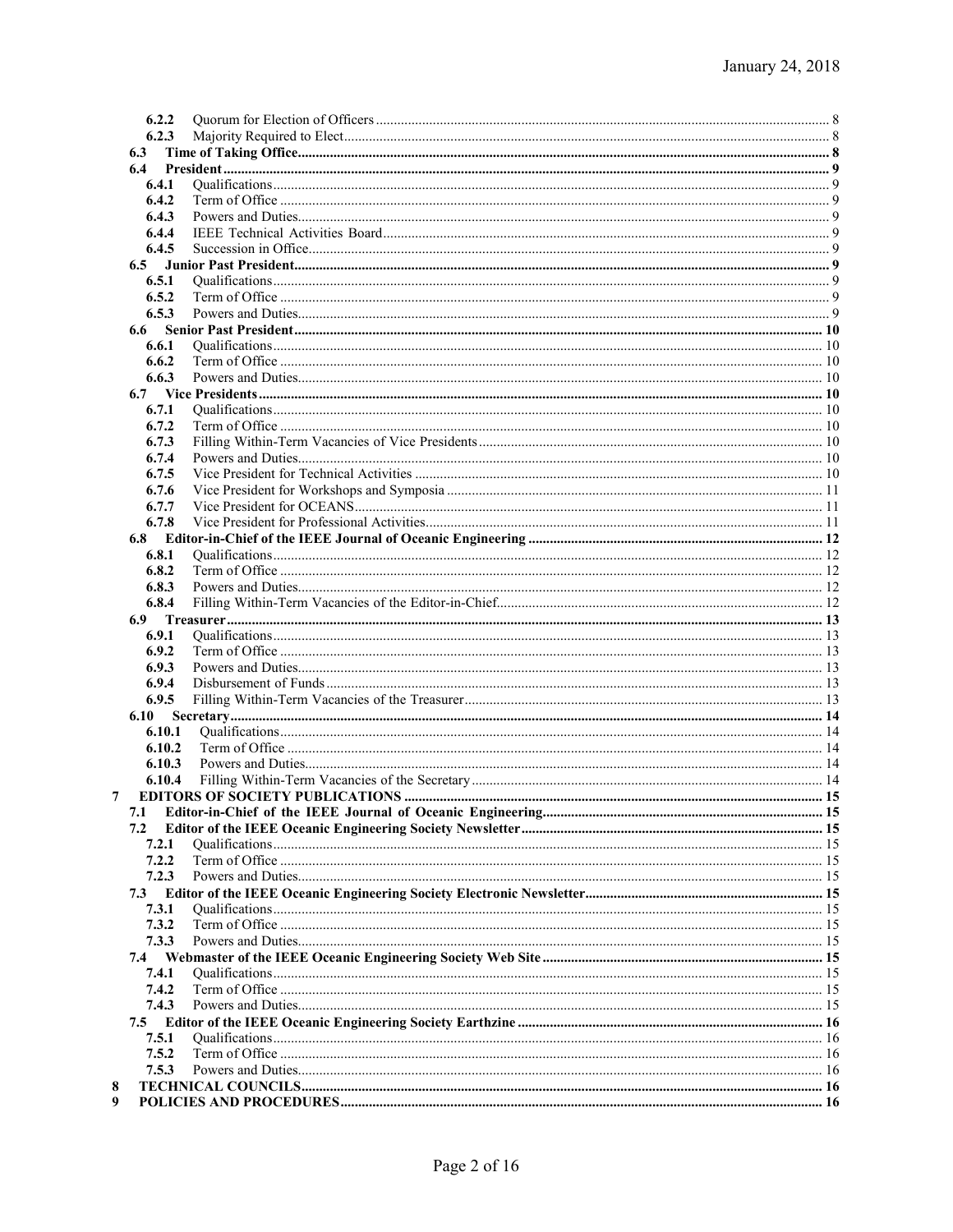# **1 BYLAWS**

These Bylaws, adopted in accordance with Article IX of the IEEE Oceanic Engineering Society's Constitution, provide detailed guidance for the supervision and management of the affairs of the Society.

# **2 MEMBERS AND AFFILIATES**

# **2.1 Society Members**

There shall be two grades of Society membership: Member and Student Member. IEEE members of any grade, excluding Student Members, become Society Members upon payment of Society Member dues. IEEE Student Members become Society Student Members upon payment of Society Student Member dues.

# **2.1.1 Member Rights and Privileges**

A Society Member is entitled to receive notices of all meetings of the Society, to receive copies of all publications of the Society, and to attend and participate in any function of the Society by payment at Member registration rates. A Member may exercise any Society voting privileges associated with being a Member. A Member may serve in any elective or appointive office of the Society and may exercise any Society voting privileges associated with that office.

## **2.1.2 Student Member Rights and Privileges**

A Student Member is entitled to receive notices of all meetings of the Society, to receive copies of all publications of the Society, and to attend and participate in any function of the Society by payment at Student Member registration rates. A Student Member may not serve in any elective office of the Society, but may serve in an appointive office of the Society. Student Members have no voting privileges within the Society.

### **2.2 Society Affiliates**

Non-IEEE members become Society Affiliates upon payment of Society Member dues and IEEE Society Affiliate fees.

# **2.2.1 Society Affiliates Rights and Privileges**

A Society Affiliate is entitled to receive notices of all meetings sent to Society members, to receive copies of publications of the Society, to attend and participate in any function of the Society by payment at Society Member registration rates. A Society Affiliate may not serve in any elective office of the Society, but may serve in an appointive office of the Society. Society Affiliates have no voting privileges within the Society.

### **2.3 Special Provisions**

Annual Society dues may be pro-rated for special categories of IEEE membership defined in the Bylaws of IEEE.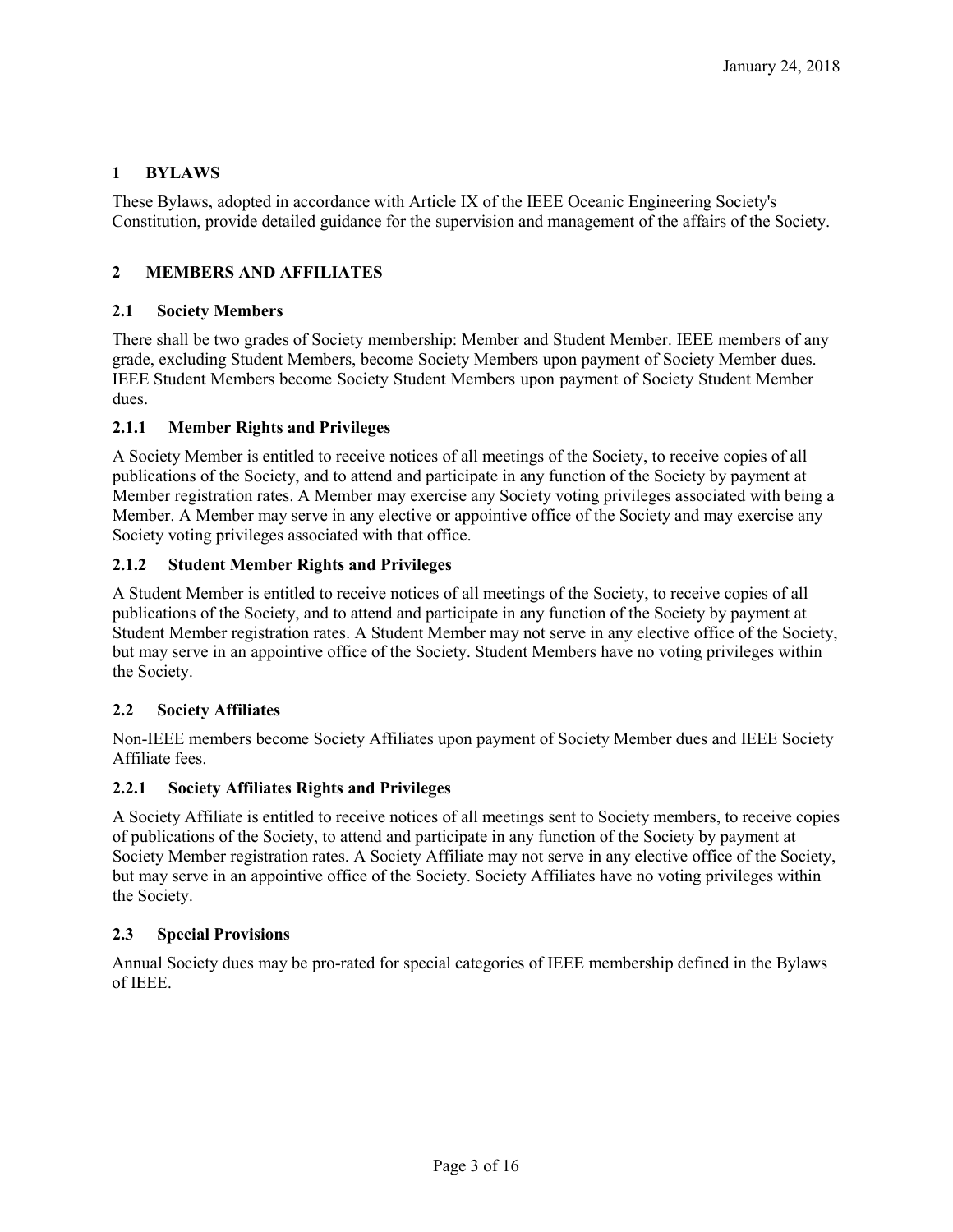## **3 ADMINISTRATIVE COMMITTEE**

## **3.1 Elected Members**

There shall be 18 Elected Members of the Administrative Committee.

### **3.1.1 Election Procedure**

The election procedure to be conducted each year shall comprise several phases: Nomination Solicitation, General Nominations, Nominations by Petition, Candidate Slate Preparation, Subsequent Nominations by Petition, Final Slate Preparation, and Vote by Membership.

- 3.1.1.1 Nomination Solicitation The Chair of the Nominations and Appointments Committee shall solicit from all Members of the Society nominations to fill Elected Member vacancies in the Administrative Committee. Such solicitation shall be published in the winter issue of the Newsletter. Such solicitation shall be published in the Electronic Newsletter and on the Web Site by January 31.
- 3.1.1.2 General Nominations Any Member of the Society may nominate a Member of the Society. Nominations must be received by the Nominations and Appointments Committee by March 1 accompanied by evidence that the nominee is willing to serve if elected.
- 3.1.1.3 Nomination by Petition A Member of the Society shall be placed on the ballot if, by April 15, the Nominations and Appointments Committee receives a petition of nomination signed by at least two percent of the membership of the Society accompanied by evidence that the nominee is willing to serve if elected.
- 3.1.1.4 Candidate Slate Preparation The Nominations and Appointments Committee shall prepare a slate of up to twelve qualified candidates from the General Nominations received. Those individuals not selected for the slate shall be notified by March 15.
- 3.1.1.5 Subsequent Nomination by Petition Nominated individuals who were not selected for the slate of candidates may submit a Nomination by Petition to the Nominations and Appointments Committee by April 15.
- 3.1.1.6 Final Slate Preparation The Nominations and Appointments Committee shall prepare a Final Slate of the selected candidates and all candidates nominated by petition, and shall provide it to IEEE by May 1.
- 3.1.1.7 Vote by Membership The election will be conducted by IEEE. The candidates with the highest numbers of votes shall fill the available Administrative Committee vacancies. The Elected Members of the Administrative Committee shall resolve tie votes. Election results will be announced by July 31.

# **3.1.2 Term of Office**

The 3-year term of office of the Elected Members of the Administrative Committee shall commence on January 1 following the election.

# **3.1.3 Removal of Members**

A two-thirds affirmative vote by the Voting Members of the Administrative Committee is required to remove an Administrative Committee Member from the Administrative Committee.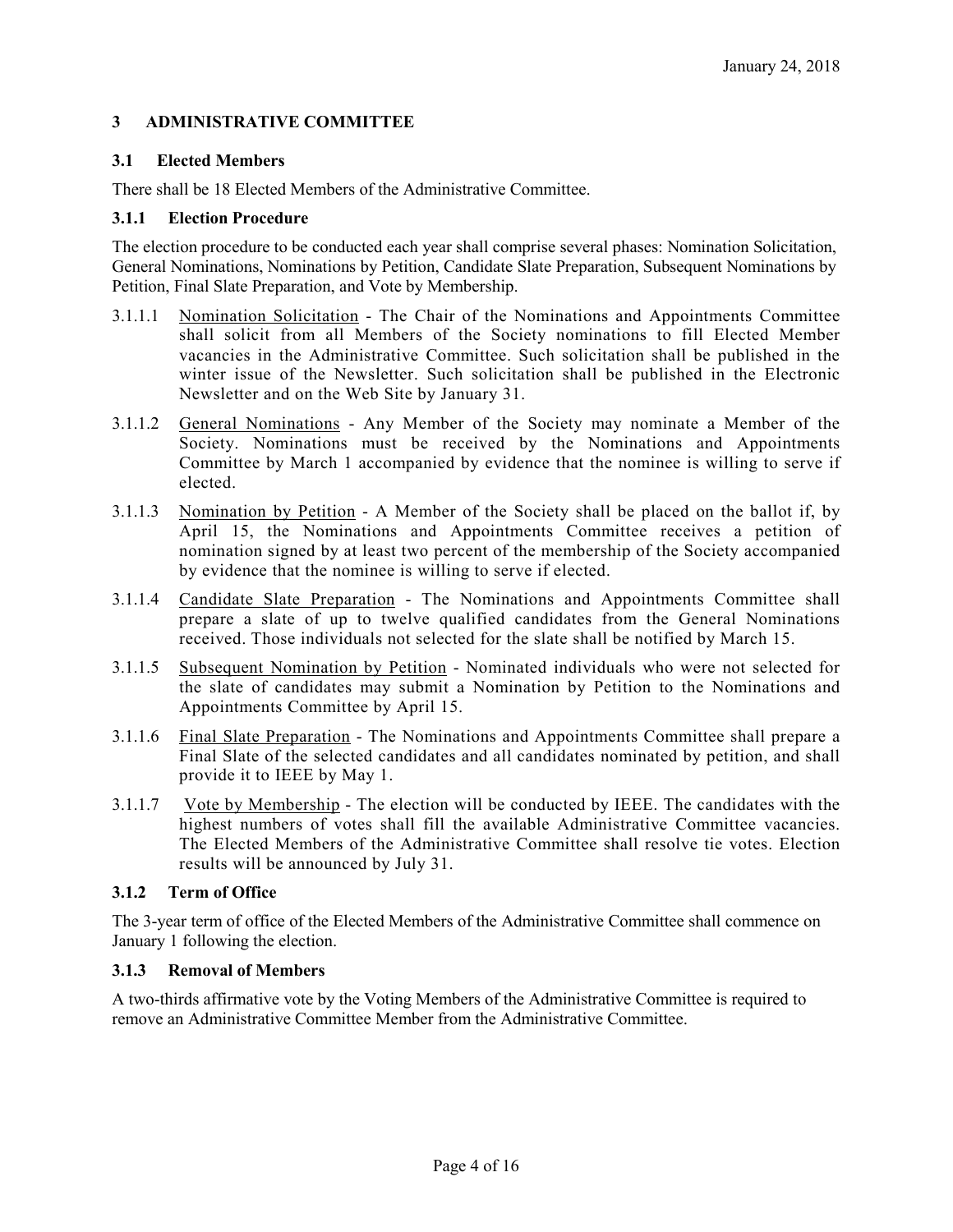# **3.1.4 Filling Within-Term Vacancies**

If an Elected Member is unable to serve, whether by reason of resignation or other cause, the President, with the advice and majority approval of the Voting Members of the Administrative Committee, shall appoint a qualified replacement to complete the vacated term.

## **3.2 Officers of the Society**

Officers, having been elected as provided for in the Constitution and Bylaws, shall be members of the Administrative Committee with all the rights and privileges of Elected Members until completion of their term of office.

## **3.3 Members ex officio**

Members ex officio are members of the Administrative Committee by virtue of the offices they hold.

## **3.3.1 Chairs of Standing Committees**

Chairs of Standing Committees, as defined elsewhere in these Bylaws, shall be Members ex officio of the Administrative Committee. Chairs of Standing Committees must be Members of the Society. Chairs of Standing Committees are appointed by the President with the advice and majority approval of the Voting Members of the Administrative Committee.

### **3.3.2 Chairs of Technology Committees**

Chairs of Technology Committees, as defined elsewhere in these Bylaws, shall be Members ex officio of the Administrative Committee. Chairs of Technology Committees must be Members of the Society. Chairs of Technology Committees are appointed by the President with the advice and majority approval of the Voting Members of the Administrative Committee.

### **3.3.3 Editors**

The Editor of the Newsletter, the Editor of the Electronic Newsletter, the Webmaster, and the Associate Editors of the Journal must be Members of the Society and shall be Members ex officio of the Administrative Committee. The Editor of the Newsletter, the Editor of the Electronic Newsletter, and the Webmaster are appointed by the President with the advice and majority approval of the Voting Members of the Administrative Committee.

### **3.3.4 Chairs of Chapters**

Members of the Society who are Chairs of Chapters, including Joint Chapters, shall be Members ex officio of the Administrative Committee.

### **3.3.5 Co-Chairs of Joint Committees**

With the advice and majority approval of the Voting Members of the Administrative Committee, the President may appoint a Member of the Society to Chair or Co-Chair a Joint Committee, defined elsewhere in these Bylaws. Such Chair or Co-Chair shall be a Member ex officio of the Administrative Committee.

### **3.3.6 Presidents or Chairs of IEEE Technical Councils**

Members of the Society who are Presidents or Chairs of IEEE Technical Councils to which the Society belongs shall be Members ex officio of the Administrative Committee.

### **3.3.7 IEEE Officials**

The Managing Director of IEEE Technical Activities shall be a Member ex officio of the Administrative **Committee**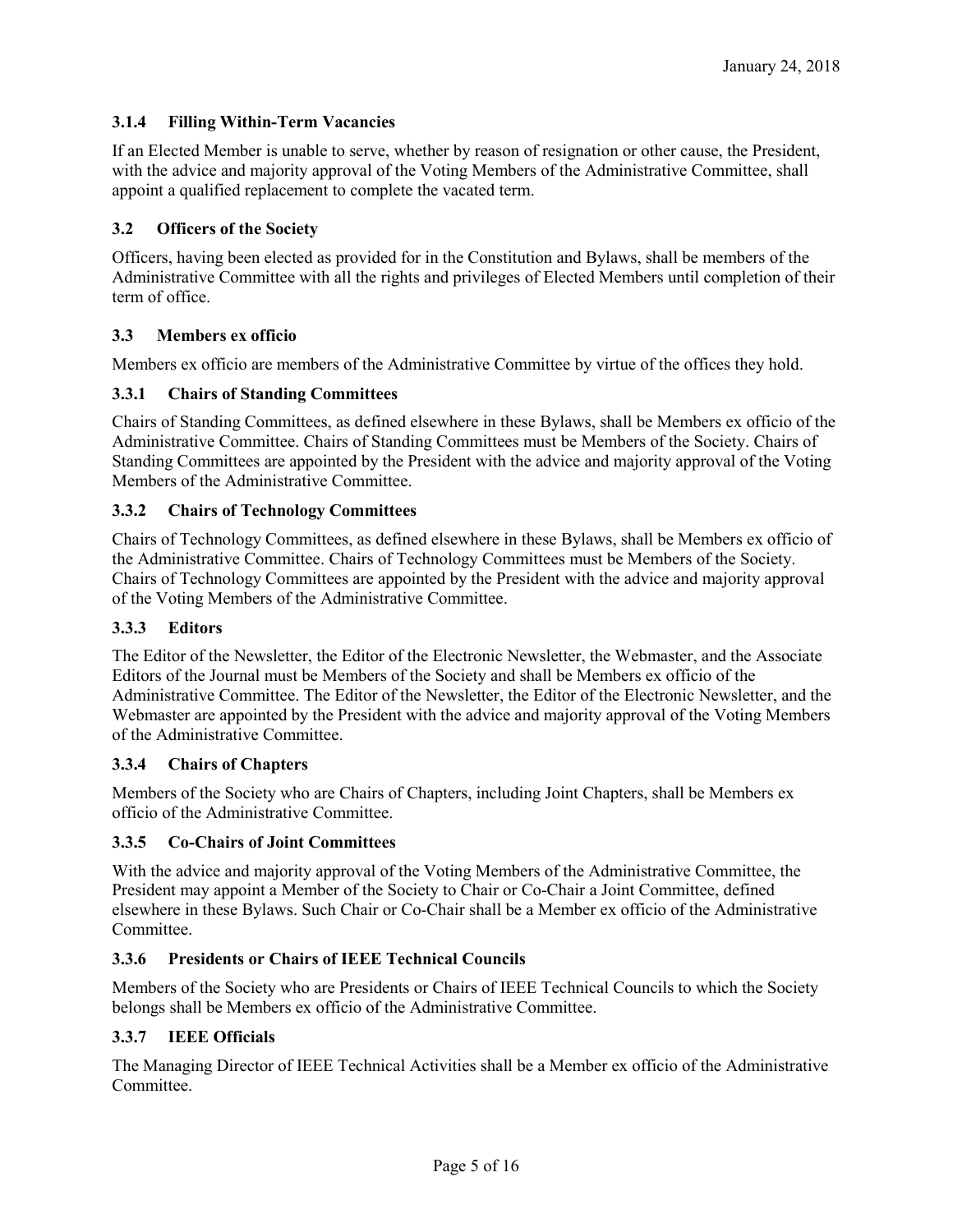# **3.4 Conduct of Business**

The rules contained in the current edition of *Robert's Rules of Order Newly Revised* shall govern the Society in all cases to which they are applicable, and in which they are not inconsistent with the Constitution and Bylaws of the Society and any special rules of order the Society may adopt.

## **3.5 Quorum**

A majority of the Voting Members of the Administrative Committee shall constitute a quorum for the conduct of all business. Unless otherwise stipulated in the Constitution or Bylaws of the Society, a majority affirmative vote of those voting shall be sufficient to approve a matter before the Administrative Committee.

## **3.6 Notice of Meeting**

No meeting of the Administrative Committee, whether conducted face-to-face or by other means, shall be held for the purpose of transacting business unless each member shall have been notified of the time and place of such meeting at least 30 days before the scheduled date of the meeting.

# **4 EXECUTIVE COMMITTEE**

## **4.1 Membership**

The Executive Committee shall comprise the elected Officers of the Society.

### **4.2 Conduct of Business**

The rules contained in the current edition of *Robert's Rules of Order Newly Revised* shall govern the Executive Committee in all cases to which they are applicable, and in which they are not inconsistent with the Constitution and Bylaws of the Society and any special rules of order the Society may adopt.

### **4.3 Quorum**

A majority of the Officers of the Society shall constitute a quorum for the conduct of all business. Unless otherwise stipulated in the Constitution or Bylaws of the Society, a majority affirmative vote of those voting shall be sufficient to approve a matter before the Executive Committee.

# **5 COMMITTEES**

The Administrative Committee may establish Standing, Technology, and ad hoc Committees. The President may establish ad hoc Committees. The President shall be a member ex officio of all Committees except the Nominations and Appointments Committee.

### **5.1 Standing Committees**

The Standing Committees of the Society shall be as listed and described below. Their functions, responsibilities, and membership shall be specified in the Policies and Procedures of the Society.

### **5.1.1 Membership Committee**

The Membership Committee shall be under the cognizance of the Vice President for Professional **Activities**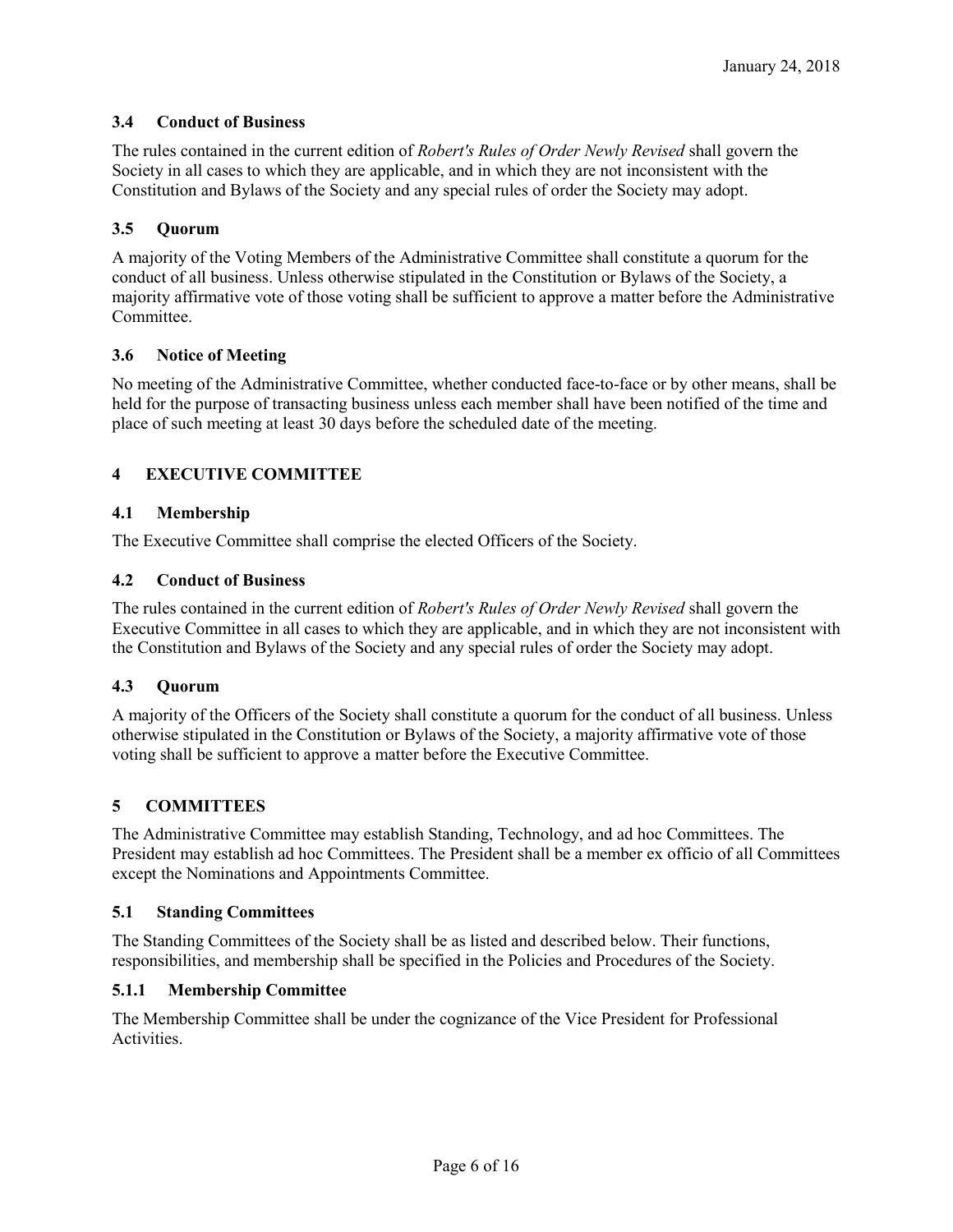## **5.1.2 Student Activities Committee**

The Student Activities Committee shall be under the cognizance of the Vice President for Professional **Activities** 

### **5.1.3 Promotion Committee**

The Promotion Committee shall be under the cognizance of the Vice President for Professional Activities.

### **5.1.4 Reconnaissance Committee**

The Reconnaissance Committee shall be under the cognizance of the Vice President for OCEANS.

### **5.1.5 Joint OCEANS Administrative Board**

The Joint OCEANS Administrative Board (JOAB) shall be under the cognizance of the Vice President for OCEANS.

## **5.1.6 Finance Committee**

The Finance Committee shall be under the cognizance of the Treasurer.

## **5.1.7 Awards Committee**

The Awards Committee shall be chaired by the Junior Past President.

## **5.1.8 Nominations and Appointments Committee**

The Nominations and Appointments Committee shall be chaired by the Junior Past President. The Nominations and Appointments Committee procedures are documented in the Constitution.

### **5.1.9 Governance Committee**

The Governance Committee shall be chaired by the Senior Past President.

# **5.1.10 Strategic Planning Committee**

The Strategic Planning Committee shall be under the cognizance of the President.

### **5.1.11 Fellows Committee**

The Fellows Committee shall be under the cognizance of the President.

# **5.1.12 Distinguished Lecturer Committee**

The Distinguished Lecturer Committee shall be under the cognizance of the Vice President for Technical Activities.

### **5.1.13 Workshops and Symposia**

The Workshops and Symposia Committee shall be under the cognizance of the Vice President Workshops and Symposia

### **5.1.14 Offshore Technology Conference Committee**

The Offshore Technology Conference Committee shall be under the cognizance of the Senior Past President.

### **5.1.15 Global Earth Observation (GEO) Committee**

The Global Earth Observation Committee shall be under the cognizance of the Junior Past President.

### **5.1.16 Standards Committee**

The Standards Committee shall be under the cognizance of the President.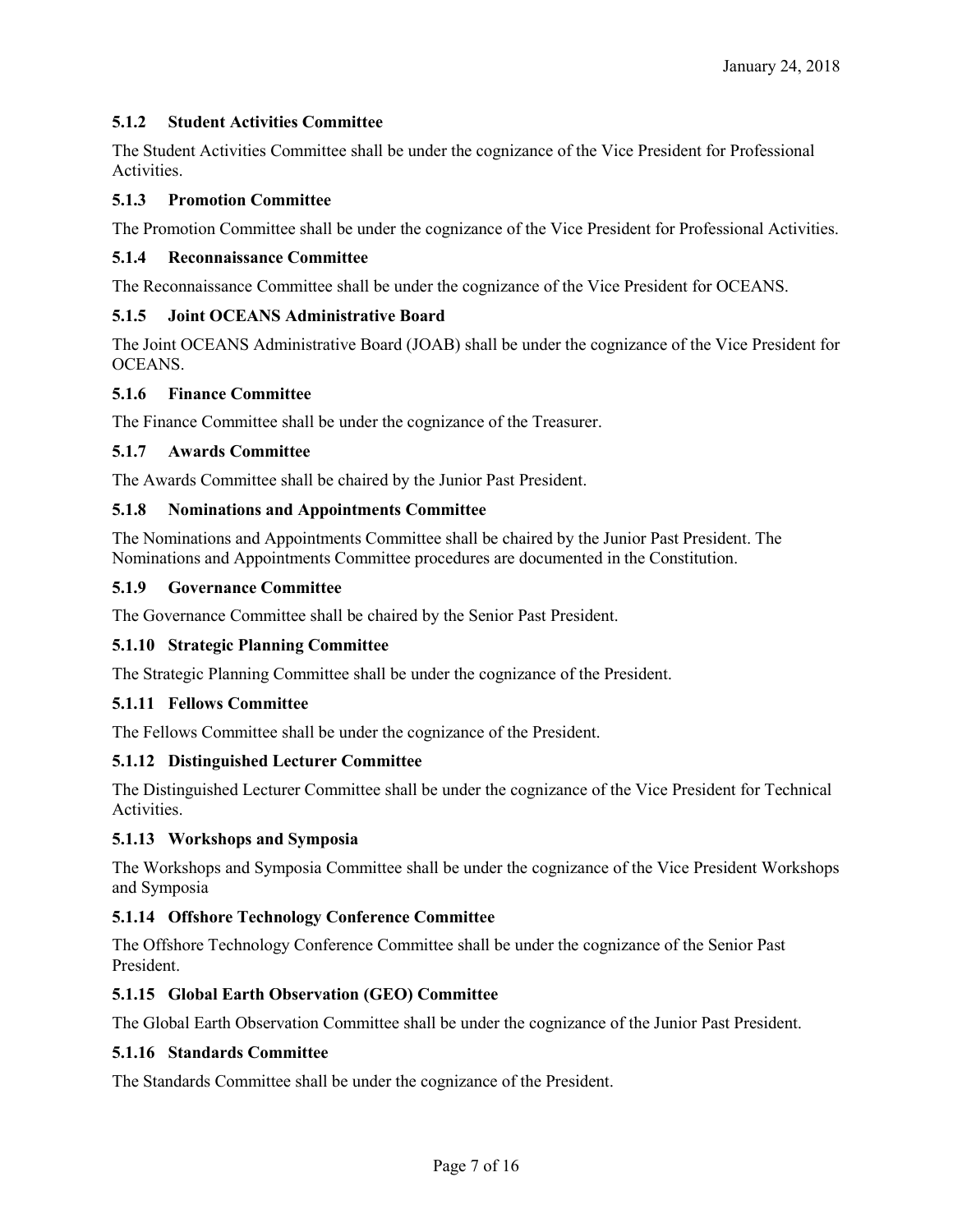# **5.1.17 OCEANS Steering Committee**

The OCEANS Steering Committee shall be under the cognizance of the President.

### **5.2 Technology Committees**

Technology Committees shall be under the cognizance of the Vice President for Technical Activities. Their functions, responsibilities, and membership shall be specified in the Policies and Procedures of the Society. The Technology Committees shall support the meetings and publications of the Society.

### **5.3 Ad hoc Committees**

Ad hoc Committees shall have specific objectives and specified tenures. The tenure of an ad hoc Committee shall not exceed two years, renewable at the discretion of the Administrative Committee.

## **6 OFFICERS**

### **6.1 Nomination Procedures**

### **6.1.1 Candidate Slate Preparation**

The Nominations and Appointments Committee shall prepare a slate of candidates for the offices for which elections are to be held, and distribute the slate to the Administrative Committee at least 30 days before the election.

### **6.1.2 Nominations from the Floor**

Candidates for the offices for which elections are to be held, who are not included in the slate prepared by the Nominations and Appointments Committee, may be nominated at the time of the election.

### **6.2 Election Procedures**

### **6.2.1 Election of Officers**

At the last regular meeting of the Administrative Committee each calendar year, the Voting Members of the Administrative Committee shall elect those officers whose terms begin the following January 1. The President, the Vice Presidents, the Editor-in-Chief of the IEEE Journal of Oceanic Engineering, the Treasurer, and the Secretary, shall be elected by ballot. The Senior and Junior Past Presidents shall assume their offices as described elsewhere in these Bylaws.

### **6.2.2 Quorum for Election of Officers**

The quorum for election of officers shall be a majority of the Voting Members of the Administrative Committee with the additional requirement that at least half of the Elected Members of the Administrative Committee must be present.

### **6.2.3 Majority Required to Elect**

Officers are elected when they receive a majority vote of those Voting Members of the Administrative Committee who are present. Balloting shall be repeated as many times as necessary to obtain a majority vote for a single candidate. Vote totals shall be disclosed to the Voting Members of the Administrative Committee who are present after each ballot is taken.

### **6.3 Time of Taking Office**

Each officer shall continue to serve until his or her successor takes office.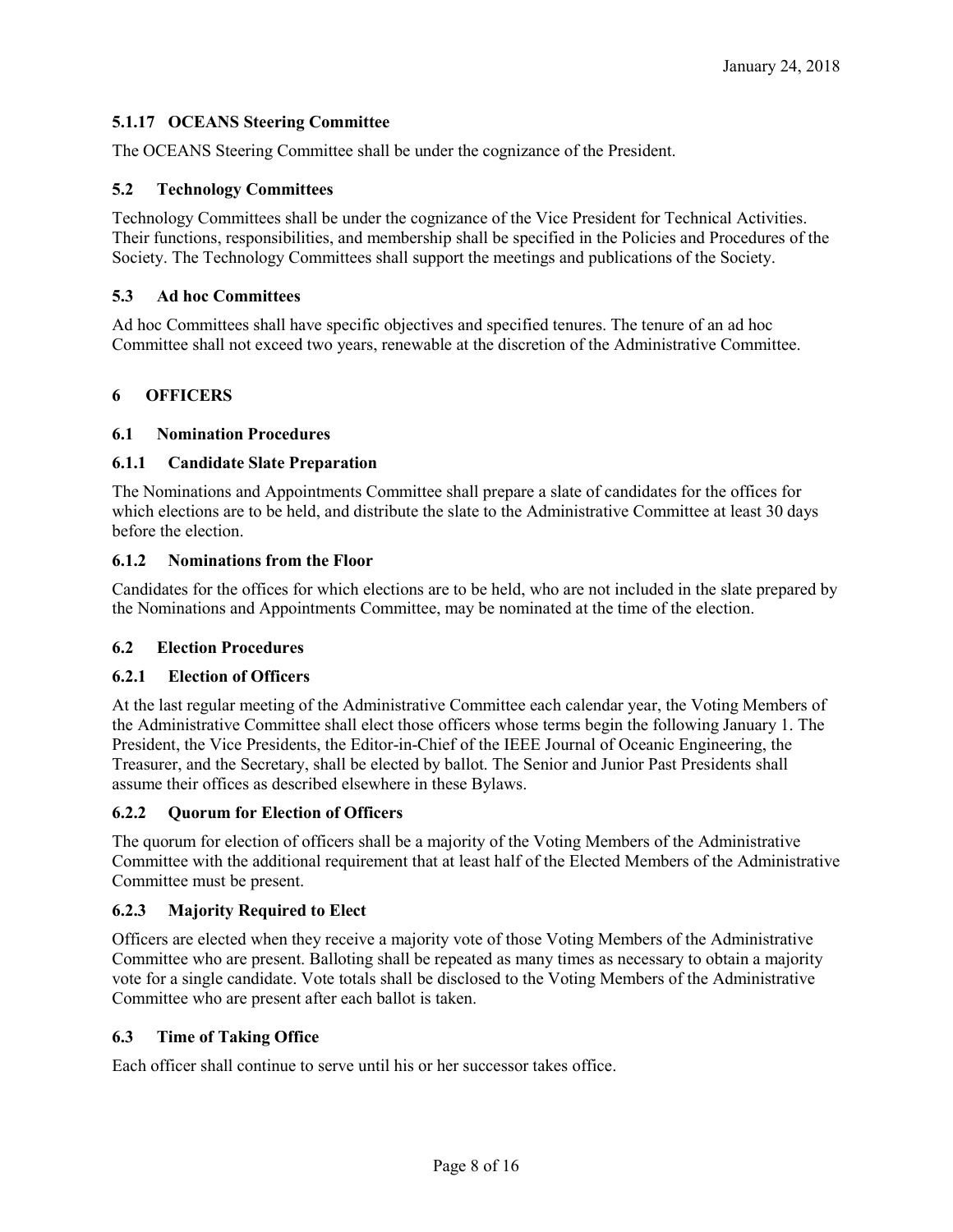# **6.4 President**

# **6.4.1 Qualifications**

A candidate for the Office of President of the Society shall be a member in good standing of the Society and shall have achieved Senior Member grade or higher in the IEEE. Further, at the time of election a candidate must be an Elected Member of the Administrative Committee, or a current or past Officer of the Society who has been an Elected Member of the Administrative Committee.

# **6.4.2 Term of Office**

The President shall serve a two-year term of office. The term shall begin on January 1 of odd numbered years and end on December 31 of the subsequent even-numbered year.

# **6.4.3 Powers and Duties**

The President is an Officer of the Society and thus a member of the Executive and Administrative Committees of the Society. The President shall be the Chief Executive Officer of the Society and shall, under the supervision of the Administrative Committee, be responsible for the proper conduct of the affairs of the Society. The President shall preside at meetings of the Administrative Committee, the Executive Committee, and the Society as a whole. The voting rights of the President are documented in the Constitution. With the advice and consent of the Administrative Committee and as provided in the Constitution and Bylaws of the Society, the President shall make appointments to those positions necessary for the functioning of the Society.

# **6.4.4 IEEE Technical Activities Board**

The President is an ex officio member of the IEEE Technical Activities Board. With the advice and majority approval of the Administrative Committee, the President shall appoint one of the Officers of the Society as an alternate representative to the IEEE Technical Activities Board. The President or the duly approved alternate representative of the Society shall attend all meetings of the IEEE Technical Activities Board, in accordance with the Technical Activities Board Operations Manual.

# **6.4.5 Succession in Office**

If the President is unable to complete his or her term of office, the Vice President for Technical Activities shall succeed immediately to the office of President of the Society and shall be invested with the powers and duties of that office for the remainder of his or her predecessor's term of office. This partial term shall not be considered in determining eligibility to be a candidate for the Office of President. A new Vice President for Technical Activities shall be elected at the next meeting of the Administrative Committee and shall serve for the remainder of his or her predecessor's term of office.

# **6.5 Junior Past President**

# **6.5.1 Qualifications**

Upon completing his or her term(s) of office, the President shall become the Junior Past President.

# **6.5.2 Term of Office**

The Junior Past President shall serve until his or her successor completes his or her term as President.

# **6.5.3 Powers and Duties**

The Junior Past President is an Officer of the Society and thus a member of the Executive and Administrative Committees of the Society. The Junior Past President shall chair the Nominations and Appointments Committee except in cases of incapacity or conflict of interest, shall chair the Awards Committee, and shall fulfill such other duties as the President may assign.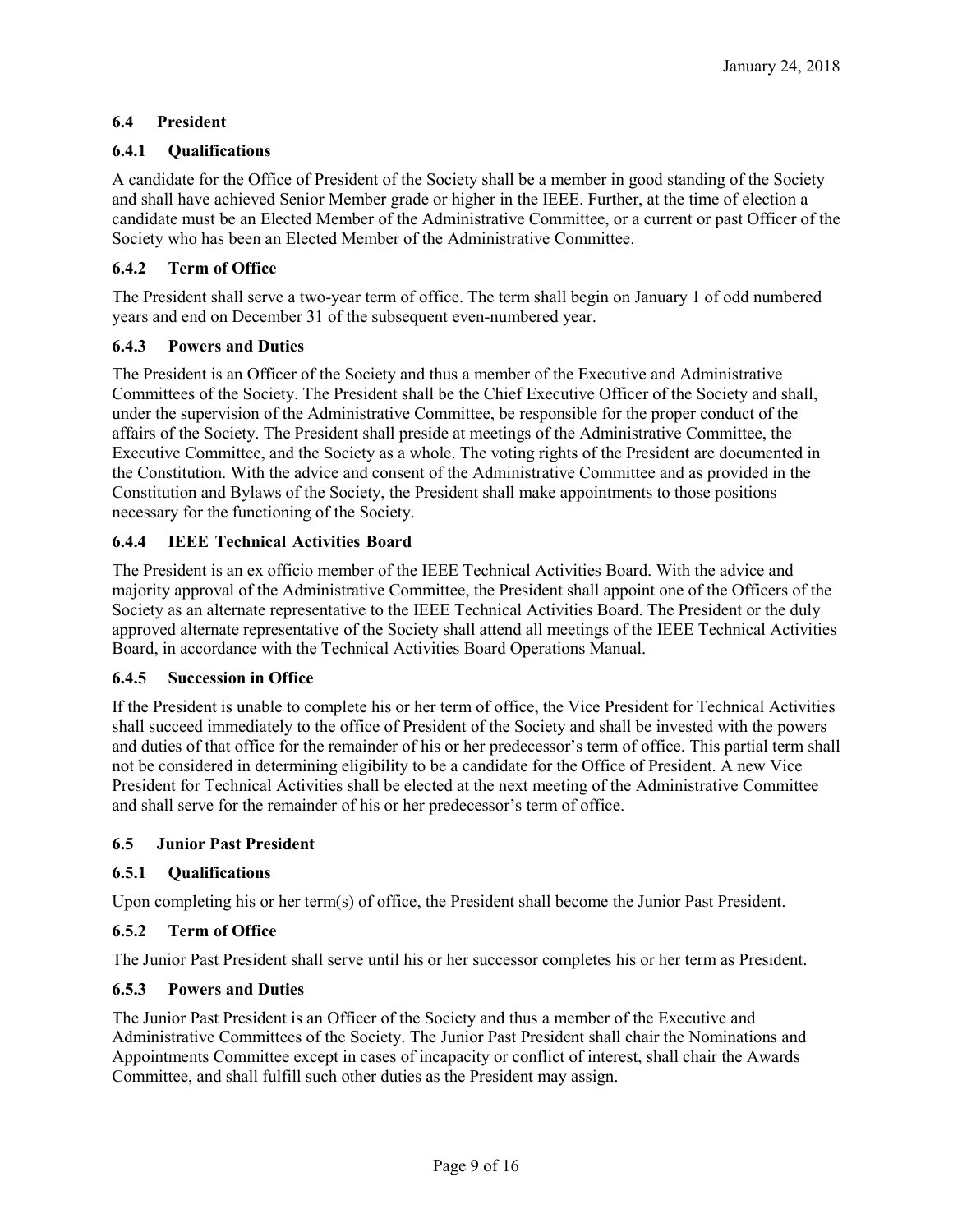# **6.6 Senior Past President**

# **6.6.1 Qualifications**

Upon completing his or her term(s) of office as Junior Past President, the Junior Past President shall become the Senior Past President.

# **6.6.2 Term of Office**

The Senior Past President shall serve until his or her successor completes his or her term as Junior Past President.

# **6.6.3 Powers and Duties**

The Senior Past President is an Officer of the Society and thus a member of the Executive and Administrative Committees of the Society. The Senior Past President shall chair the Governance Committee, shall be a member of the Nominations and Appointments Committee, and shall perform such other duties as the President may assign.

# **6.7 Vice Presidents**

# **6.7.1 Qualifications**

A candidate for Vice President of the Society shall be a member in good standing of the Society and shall have achieved Senior Member grade or higher in the IEEE. Further, at the time of election a candidate must be an Elected Member of the Administrative Committee, or a current or past Officer of the Society who has been an Elected Member of the Administrative Committee.

# **6.7.2 Term of Office**

Vice Presidents shall serve a two-year term of office. The terms of office of the Vice President for Technical Activities and the Vice President for OCEANS shall begin on January 1 of odd-numbered years and end on December 31 of the subsequent even-numbered year. The terms of office of the Vice President for Professional Activities and the Vice President for Workshops and Symposia shall begin on January 1 of even-numbered years and end on December 31 of the subsequent odd-numbered year.

# **6.7.3 Filling Within-Term Vacancies of Vice Presidents**

If a Vice President is unable to complete his or her term of office, a new Vice President shall be elected at the next meeting of the Administrative Committee and shall serve for the remainder of his or her predecessor's term of office. This partial term shall not be considered in determining eligibility to be a candidate for Vice President.

# **6.7.4 Powers and Duties**

Vice Presidents are Officers of the Society and thus members of the Executive and Administrative Committees of the Society. Vice Presidents shall direct and supervise those Society activities within their purview as defined in these Bylaws and in the Policies and Procedures of the Society. Vice Presidents are ex officio members of all committees under their authority. They shall report regularly to the Administrative Committee regarding the activities, accomplishments, membership, and recommendations of all committees under their authority. Vice Presidents are responsible for preparing a budget for activities within their purview as required to support the Treasurer in the annual preparation of the Society's budget. Vice Presidents are responsible for monitoring the financial performance of activities within their purview and for making adjustments as needed to adhere to the approved Society budget. They shall provide expenditure information to the Treasurer for budget control purposes.

# **6.7.5 Vice President for Technical Activities**

The Vice President for Technical Activities shall be responsible for: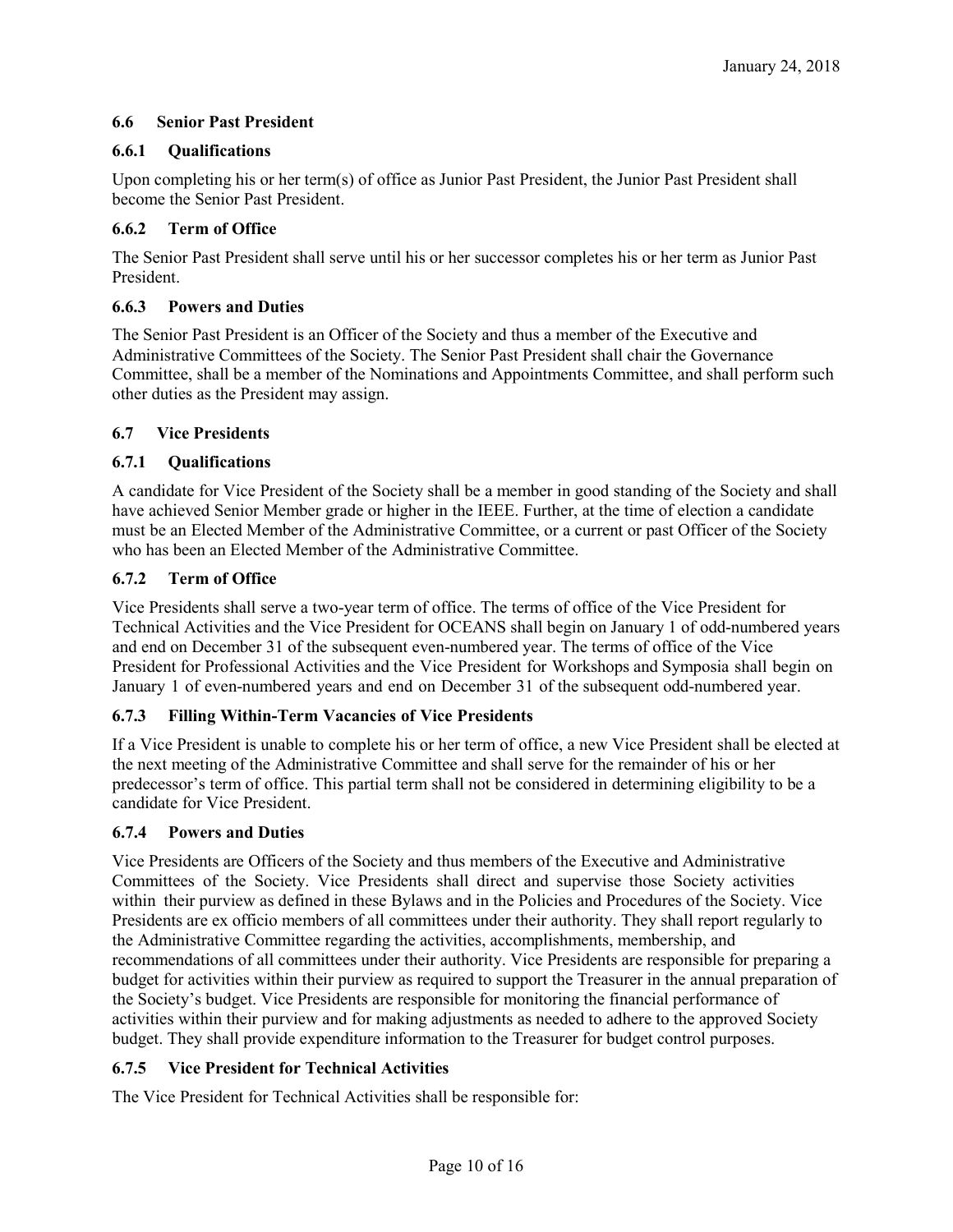6.7.5.1 Forming and overseeing the activities of the Technology Committees and Chapters, and the Distinguished Lecturer program, as provided in these Bylaws and the Policies and Procedures of the Society.

### **6.7.6 Vice President for Workshops and Symposia**

The Vice President for Workshops and Symposia shall be responsible for:

- 6.7.6.1 Maintaining contact with members of the Society and others in the profession throughout the world who may be interested in conducting technical meetings for the Society. He or she shall promote and seek opportunities for new conferences, symposia, and workshops; identify venues and supporting facilities; seek strong leadership and supporting organizations; and encourage development of suitable proposals and preliminary budgets for the conduct of such meetings.
- 6.7.6.2 Overseeing the formation, operation, and closure of OES-sponsored workshops, symposia, and conferences other than OCEANS. Overseeing the operation and closure of OES Advanced Studies Institute events.
- 6.7.6.3 Providing regular reports to the Administrative Committee on each meeting.

### **6.7.7 Vice President for OCEANS**

The Vice President for OCEANS shall be responsible for:

- 6.7.7.1 Overseeing the formation, operation, and closure of all OCEANS conferences.
- 6.7.7.2 Supporting the OCEANS Conference Committees in all matters, including provision of advice on the development of the technical program, publications, tutorials, exhibits, local arrangements, student activities, conference web site, publicity, finance, administration, and management of the conferences.
- 6.7.7.3 Providing regular reports to the Administrative Committee on each meeting.

#### **6.7.8 Vice President for Professional Activities**

The Vice President for Professional Activities shall be responsible for:

- 6.7.8.1 Promoting the necessary activities, including governmental, legislative, and administrative action, to enhance the professional, social, economic and ethical status of the engineering profession in general and oceanic engineering in particular, and to enhance the economic status of the electrical and electronics industry, with particular emphasis on oceanic engineering and related disciplines.
- 6.7.8.2 Promoting the growth of membership and the enhancement of the benefits of membership, including the development of opportunities to serve the profession, the IEEE, and the Society.
- 6.7.8.3 In cooperation with educators and educational institutions, developing student activities that will support and promote students of oceanic engineering and related disciplines in their chosen fields of study and that will provide appropriate recognition for the students.
- 6.7.8.4 Fostering and supporting continuing education of members of the profession.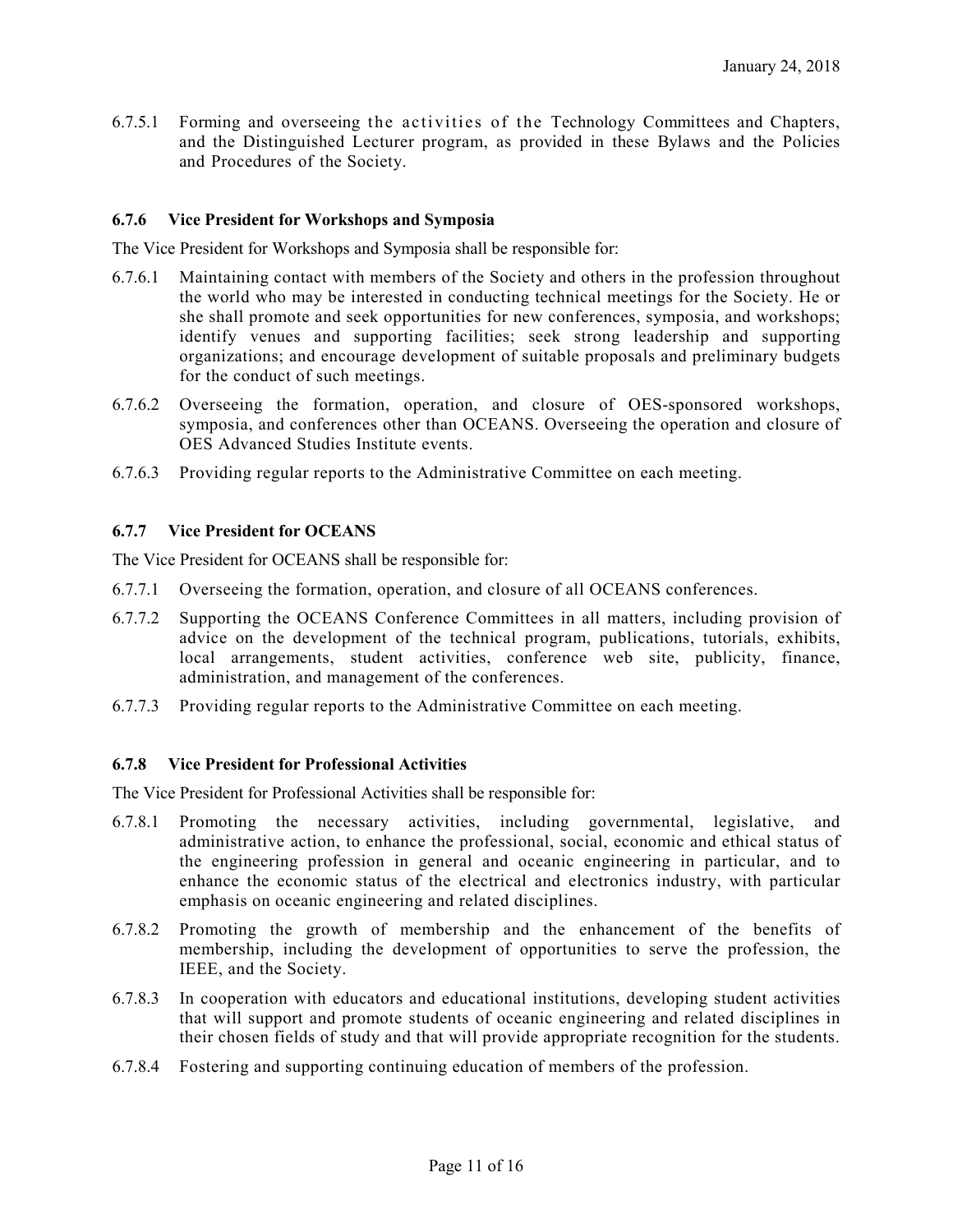- 6.7.8.5 Promoting activities in association with national and multi-national professional organizations that will further the aims of the IEEE and the Society.
- 6.7.8.6 Guiding the non-peer-reviewed publications of the Society and recruiting their editors who shall maintain high quality, timely publications that provide appropriate coverage of the Field of Interest of the Society. These publications include magazines, newsletters, Internet web sites, and other communications. He or she shall review annually the need for new publications or the discontinuance of existing publications.

## **6.8 Editor-in-Chief of the IEEE Journal of Oceanic Engineering**

## **6.8.1 Qualifications**

The Editor-in-Chief shall be a Member in good standing of the Society who has served at least one term as an Associate Editor of the Journal or has served as the Guest Editor for a Special Issue of the Journal.

## **6.8.2 Term of Office**

The Editor-in-Chief shall serve a three-year term of office. The term shall begin on January 1 of the second year following the election. In the event that the incumbent Editor-in-Chief is not re-elected, then in the first year following the election, the Editor-in-Chief Elect shall serve an apprenticeship under the Editor-in- Chief.

### **6.8.3 Powers and Duties**

The Editor-in-Chief is an Officer of the Society and thus a member of the Executive and Administrative Committees of the Society. The Editor-in-Chief shall be responsible for implementing the peer-reviewed publication program defined by the Administrative Committee in accordance with IEEE rules and regulations. The Editor-in-Chief shall be responsible for:

- 6.8.3.1 Appointing Associate Editors of the IEEE Journal of Oceanic Engineering and appointing Guest Editors for Special Issues of the IEEE Journal of Oceanic Engineering.
- 6.8.3.2 Making final publication decisions on all manuscripts submitted for publication in the Journal and coordinating publication of the IEEE Journal of Oceanic Engineering with IEEE Publications Staff.
- 6.8.3.3 Guiding editorial activities to maintain a high quality, timely, peer-reviewed publication that provides coverage of the Field of Interest of the Society. The Editor-in-Chief shall endeavor to publish the budgeted number of pages each year, subject to the variations permitted by the IEEE.
- 6.8.3.4 Preparing and presenting an annual activity report to the Administrative Committee.
- 6.8.3.5 Reviewing annually the need for new peer-reviewed publications or for the discontinuance of existing peer-reviewed publications and reporting these reviews to the Administrative Committee.
- 6.8.3.6 Preparing a budget for the IEEE Journal of Oceanic Engineering as required to support the Treasurer in the annual preparation of the Society's budget.
- 6.8.3.7 Monitoring the expenditures of IEEE Journal of Oceanic Engineering and making adjustments as needed to adhere to the approved Society budget. He or she shall provide expenditure information to the Treasurer for budget control purposes.

### **6.8.4 Filling Within-Term Vacancies of the Editor-in-Chief**

If the Editor-in-Chief is unable to complete his or her term of office and an Editor-in-Chief Elect has been elected, the Editor-in-Chief Elect shall become the Editor-in-Chief and shall serve for the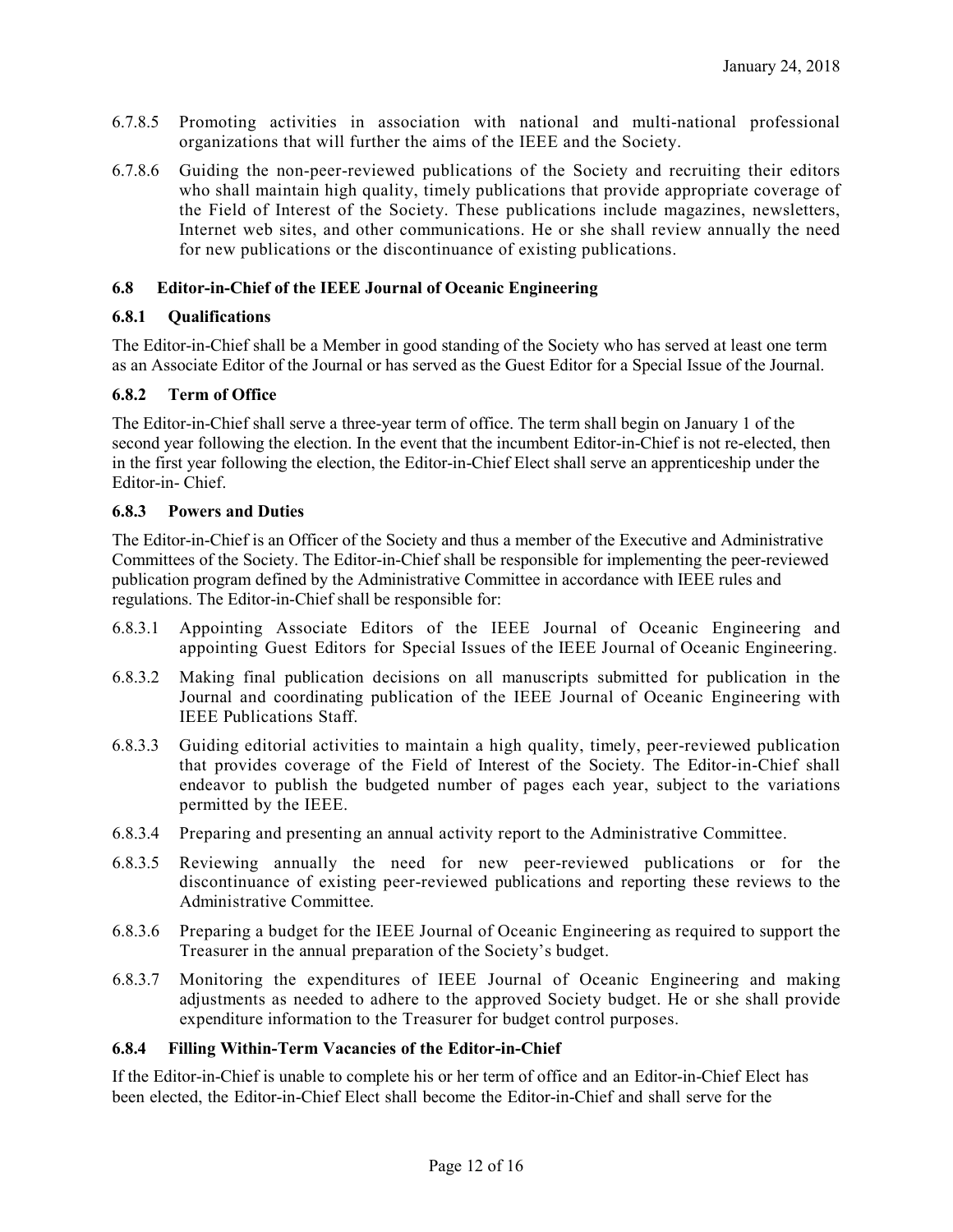remainder of his or her predecessor's term of office. If the Editor-in-Chief is unable to complete his or her term of office and no Editor-in-Chief Elect has been elected, a new Editor-in-Chief shall be elected at the next meeting of the Administrative Committee and shall serve for the remainder of his or her predecessor's term of office. These partial terms shall not be considered in determining eligibility to be a candidate for Editor-in-Chief.

# **6.9 Treasurer**

# **6.9.1 Qualifications**

A candidate for Treasurer of the Society shall be a member in good standing of the Society and shall have achieved Member grade or higher in the IEEE. Further, at the time of election a candidate must be an elected member of the Administrative Committee, or a current or past Officer of the Society who has been an Elected Member of the Administrative Committee.

# **6.9.2 Term of Office**

The Treasurer shall serve a three-year term of office. The term shall begin on January 1 of the second year following the election. In the event that the incumbent treasurer is not re-elected, then in the first year following the election the Treasurer Elect shall serve an apprenticeship under the Treasurer.

## **6.9.3 Powers and Duties**

The Treasurer is an Officer of the Society and thus a member of the Executive and Administrative Committees of the Society. The Treasurer is the Chief Financial Officer of the Society and shall be responsible for:

- 6.9.3.1 Maintaining the financial records of the Society and overseeing the financial operations of the Society and its activities.
- 6.9.3.2 Preparing and distributing budgets, reports, notices, and other documents required by the President and the Administrative Committee, and ensuring that these documents are prepared on a schedule that accommodates the requirements of the IEEE.
- 6.9.3.3 Preparing annually a categorized and itemized report of income and expenditures for the past year and expected income and expenditures for the coming year.
- 6.9.3.4 Preparing an interim report for each meeting of the Administrative and Executive Committees showing income and expenditures for the year to date compared to the budget. These reports shall show sufficient detail to be used by the Officers and Committee Chairs of the Society in managing their activities.

### **6.9.4 Disbursement of Funds**

Disbursement of funds against previously budgeted accounts may be made by the Treasurer without further approval by the IEEE, but subject to approval as noted below, provided that the total approved expenditures budgeted in any major category (e.g., meetings, publications) are not exceeded thereby. Individual disbursements up to \$1,000 may be made by the Treasurer in the proper conduct of Society business without additional approval. Disbursements in excess of those budgeted of more than \$1,000 but not more than \$5,000 require the approval of the President. Disbursements beyond those budgeted of more than \$5,000 require approval of the Administrative Committee.

# **6.9.5 Filling Within-Term Vacancies of the Treasurer**

If the Treasurer is unable to complete his or her term of office, and a Treasurer Elect has been elected, the Treasurer Elect shall become the Treasurer and shall serve for the remainder of his or her predecessor's term of office. If the Treasurer is unable to complete his or her term of office and no Treasurer Elect has been elected, a new Treasurer shall be elected at the next meeting of the Administrative Committee and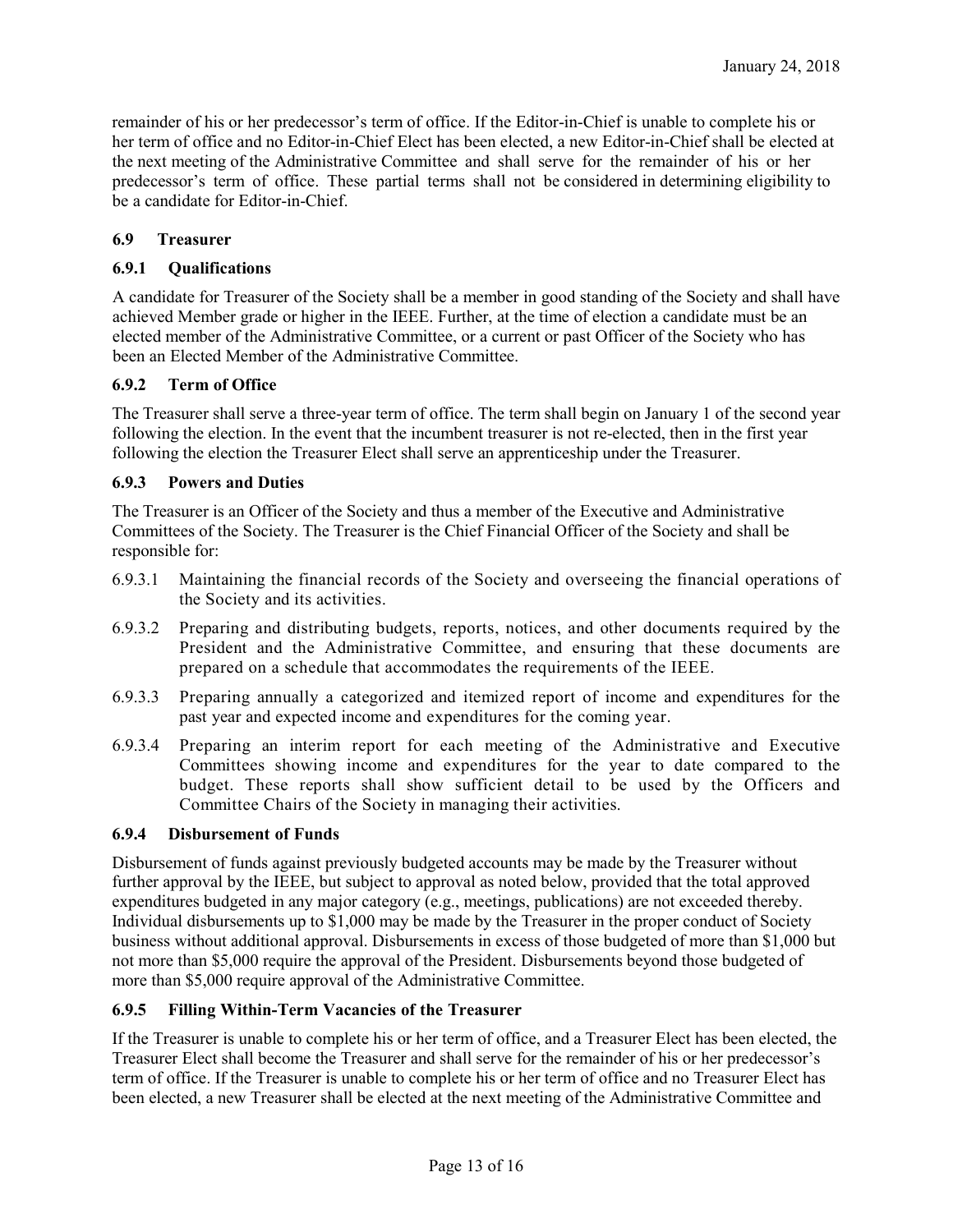shall serve for the remainder of his or her predecessor's term of office. This partial term shall not be considered in determining eligibility to be a candidate for Treasurer.

# **6.10 Secretary**

## **6.10.1 Qualifications**

A candidate for Secretary of the Society shall be a member in good standing of the Society and shall have achieved Member grade or higher in the IEEE. Further, at the time of election a candidate must be an elected member of the Administrative Committee, or a current or past Officer of the Society who has been an Elected Member of the Administrative Committee.

## **6.10.2 Term of Office**

The Secretary shall serve a two-year term of office. The term shall begin on January 1 of odd-numbered years and end on December 31 of the subsequent even-numbered year.

## **6.10.3 Powers and Duties**

The Secretary is an Officer of the Society and thus a member of the Executive and Administrative Committees of the Society. The Secretary shall be responsible for:

- 6.10.3.1 Keeping the records of the Society with the exception of financial records.
- 6.10.3.2 Sending out notices as directed by the Executive and Administrative Committees and as described in the Constitution and Bylaws of the Society.
- 6.10.3.3 Preparing the agenda for, and recording the minutes of, all meetings of the Executive and Administrative Committees and of general meetings of the Society.
- 6.10.3.4 Preparing and distributing the reports of the Society with the exception of the financial reports.

### **6.10.4 Filling Within-Term Vacancies of the Secretary**

If the Secretary is unable to complete his or her term of office, a new Secretary shall be elected at the next meeting of the Administrative Committee and shall serve for the remainder of his or her predecessor's term of office. This partial term shall not be considered in determining eligibility to be a candidate for Secretary.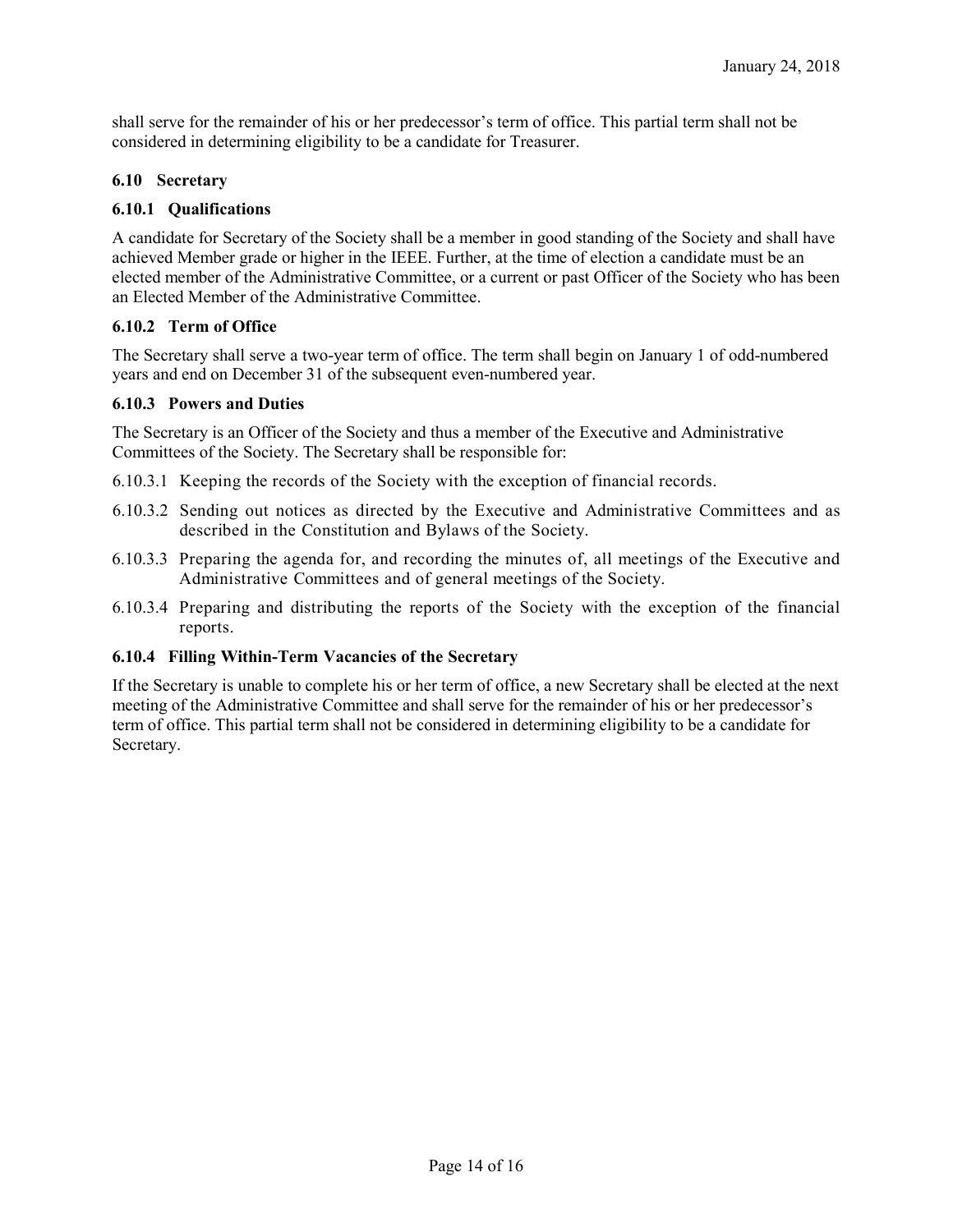# **7 EDITORS OF SOCIETY PUBLICATIONS**

## **7.1 Editor-in-Chief of the IEEE Journal of Oceanic Engineering.**

The Editor-in-Chief is an Officer of the Society whose qualifications, term of office, manner of election, and powers and duties are defined elsewhere in these Bylaws.

## **7.2 Editor of the IEEE Oceanic Engineering Society Newsletter**

### **7.2.1 Qualifications**

The Newsletter Editor shall be a Member of the Society.

## **7.2.2 Term of Office**

With the approval of the Administrative Committee, the President shall appoint the Newsletter Editor for a two-year term beginning January 1 of odd numbered years, renewable without limit.

### **7.2.3 Powers and Duties**

The Newsletter Editor shall be responsible for implementing the Society's Newsletter publication program defined by the Administrative Committee in accordance with IEEE rules and regulations. The Newsletter Editor shall submit an annual budget for the Newsletter, manage the expenses to the approved budget, and present an annual activity report to the Administrative Committee. The Newsletter Editor shall be a Member ex officio of the Administrative Committee.

## **7.3 Editor of the IEEE Oceanic Engineering Society Electronic Newsletter**

## **7.3.1 Qualifications**

The Electronic Newsletter Editor shall be a Member of the Society.

# **7.3.2 Term of Office**

With the approval of the Administrative Committee, the President shall appoint the Electronic Newsletter Editor for a two-year term beginning January 1 of even numbered years, renewable without limit.

### **7.3.3 Powers and Duties**

The Electronic Newsletter Editor shall be responsible for implementing the Society's Electronic Newsletter publication program defined by the Administrative Committee in accordance with IEEE rules and regulations. The Electronic Newsletter Editor shall submit an annual budget for the Electronic Newsletter, manage expenses to the approved budget, and present an annual activity report to the Administrative Committee. The Electronic Newsletter Editor shall be a Member ex officio of the Administrative Committee.

# **7.4 Webmaster of the IEEE Oceanic Engineering Society Web Site**

### **7.4.1 Qualifications**

The Webmaster shall be a Member of the Society.

# **7.4.2 Term of Office**

With the approval of the Administrative Committee, the President shall appoint the Webmaster for a twoyear term beginning January 1 of odd numbered years, renewable without limit.

### **7.4.3 Powers and Duties**

The Webmaster shall be responsible for implementing the program of Internet Presence defined by the Administrative Committee in accordance with IEEE rules and regulations. The Webmaster shall submit